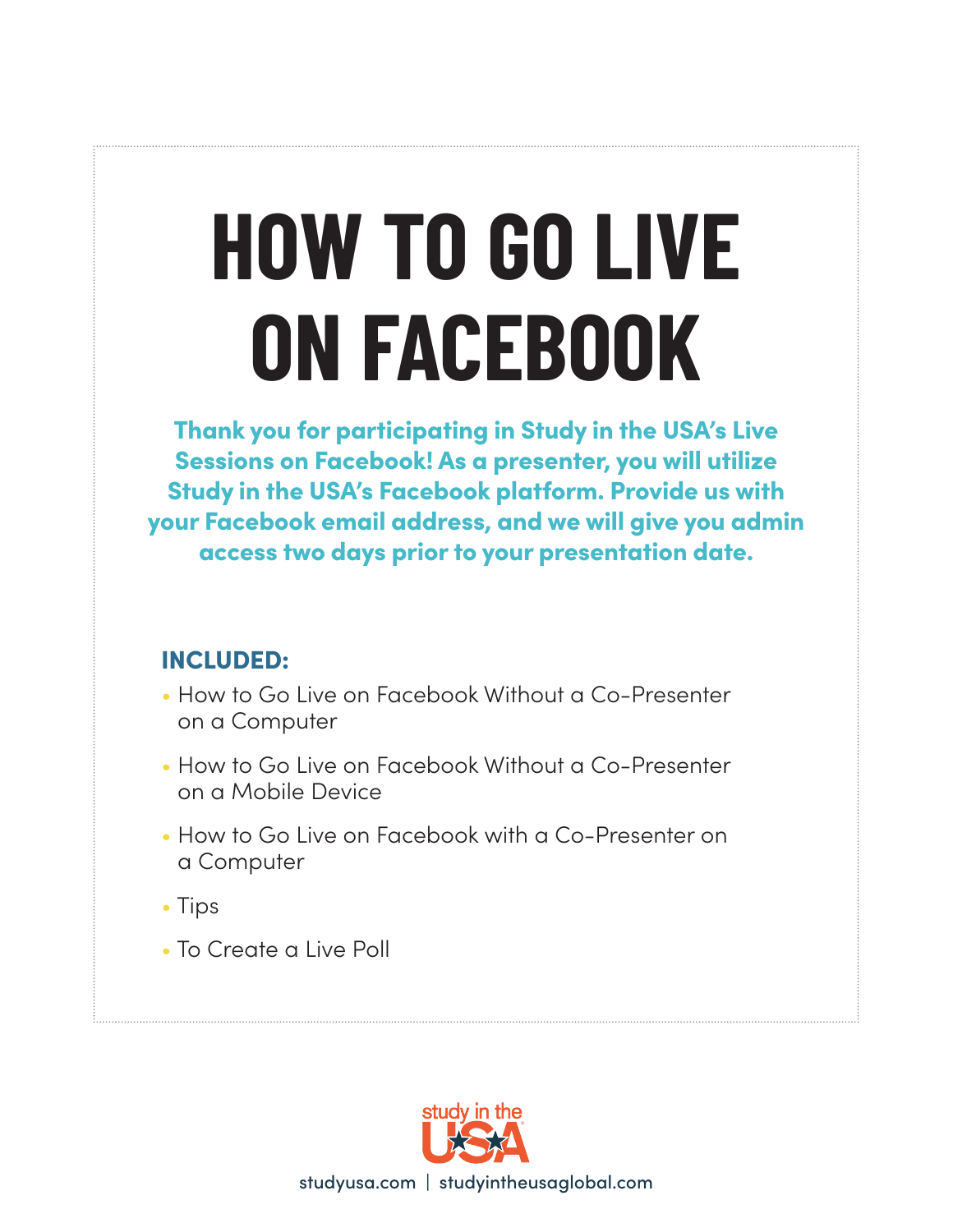### How to Go Live on Facebook Without a Co-Presenter on a Computer

- 1. Go to Facebook in your browser https://www.facebook.com/studyintheusa.
- 2. Choose "Live."

| <b>ol Live</b> | Event | <b>&amp;</b> Offer | <b>State</b> Job |
|----------------|-------|--------------------|------------------|
|                |       |                    |                  |

3. Write a compelling video title and description.

| <b>Study in the USA</b>             |  |
|-------------------------------------|--|
| Live video title (optional)         |  |
| Say something about this live video |  |
| $\mathbf{e}$ $\mathbf{e}$<br>О.     |  |

4. Choose "Use Camera" on Live Video Setup.



5. Click "Go Live" button on the left lower side.



- 6. Begin with an introduction of the presenters, institution, and topic.
- 7. Facebook Live will provide 90 minutes for the session. The recommended presentation time is 30 minutes, followed by a Q&A.

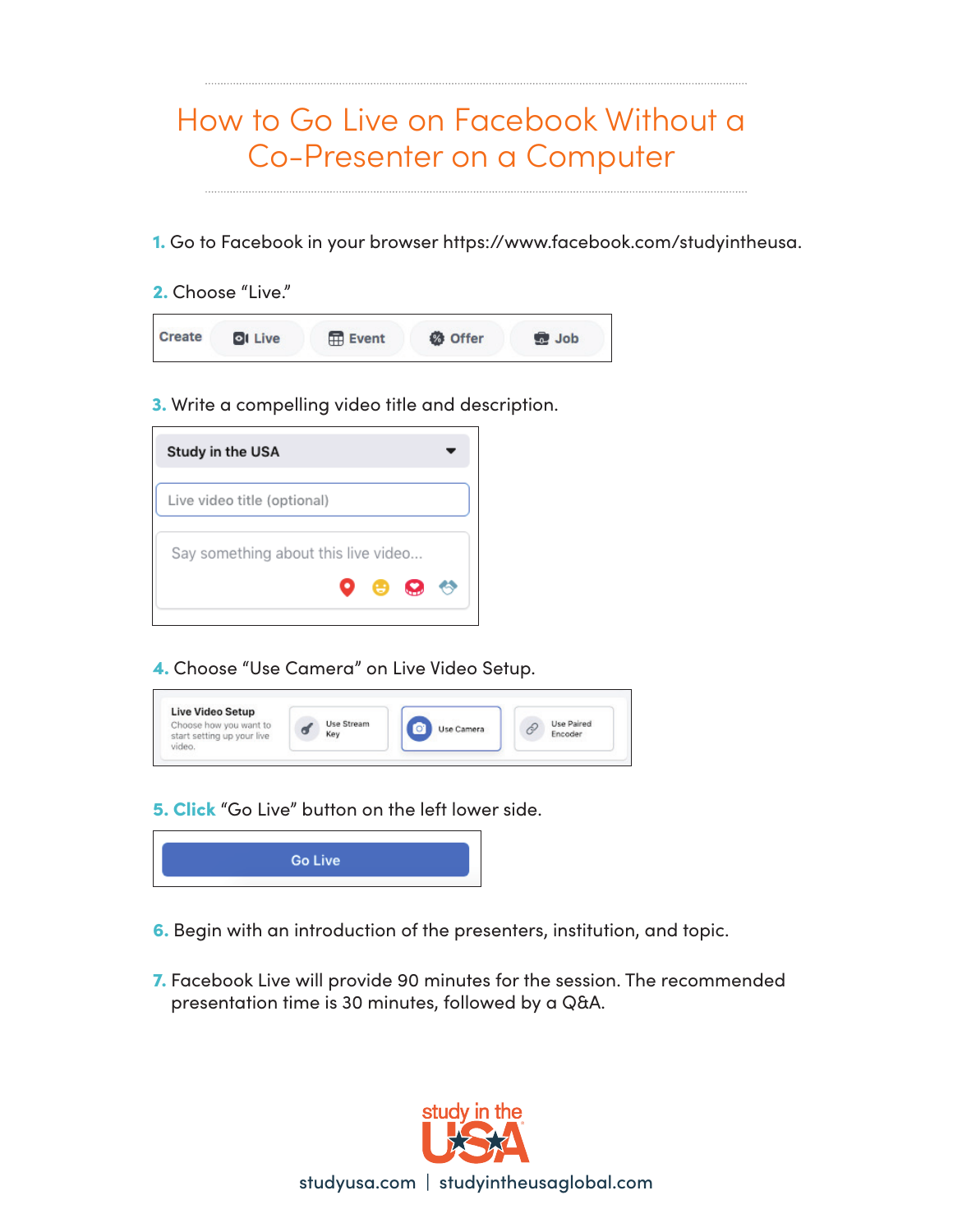#### How to Go Live on Facebook Without a Co-Presenter on a Mobile Device

- 1. Go to Study in the USA page.
- 2. Press the "Live" option (the camcorder icon).
- 3. Tap to write a compelling video description.
- 4. Add a Facebook Live filter, lens, or doodle, if you'd like.
- 5. Press the "Start Live Video" button.
- 6. Begin with an introduction of the presenters, institution, and topic.
- 7. Facebook Live will provide 90 minutes for the session. The recommended presentation time is 30 minutes, followed by a Q&A.

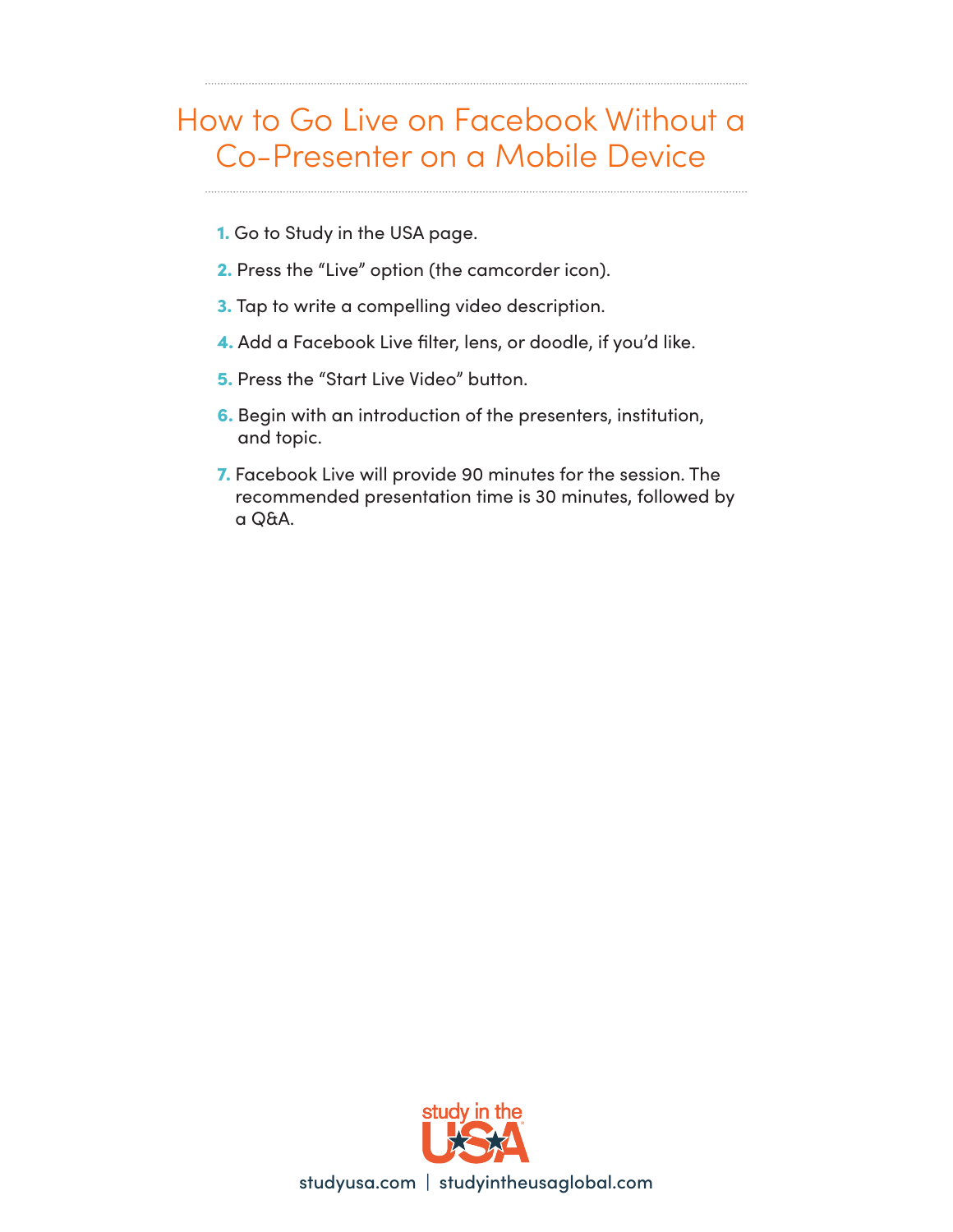## How to Go Live on Facebook with a Co-Presenter on a Computer

1. We will provide you with the link to our Zoom account.



- 2. Click "Start your Meeting."
- 3. Once you click "More" choose "Live on Facebook."



- 4. Make sure to unmute yourself in Zoom, or no one will hear you on Facebook.
- 5. Your default browser will open, and you will be prompted to log into Facebook if you aren't already. We are giving you access as administrator.
- 6. Choose where on Facebook you would like to Go Live.



- 7. Click Next.
- 8. Note: If you are not able to start the live stream, clear your browser's cache and cookies, then try again.
- 9. When you are ready to start the broadcast on Facebook, click Go Live.
- 10. Wait for the notification from the Zoom client that your webinar is Live on Facebook, then begin your webinar.
- 11. Streaming stops when you end the webinar or meeting or click the "Stop Streaming" icon on the Zoom client.

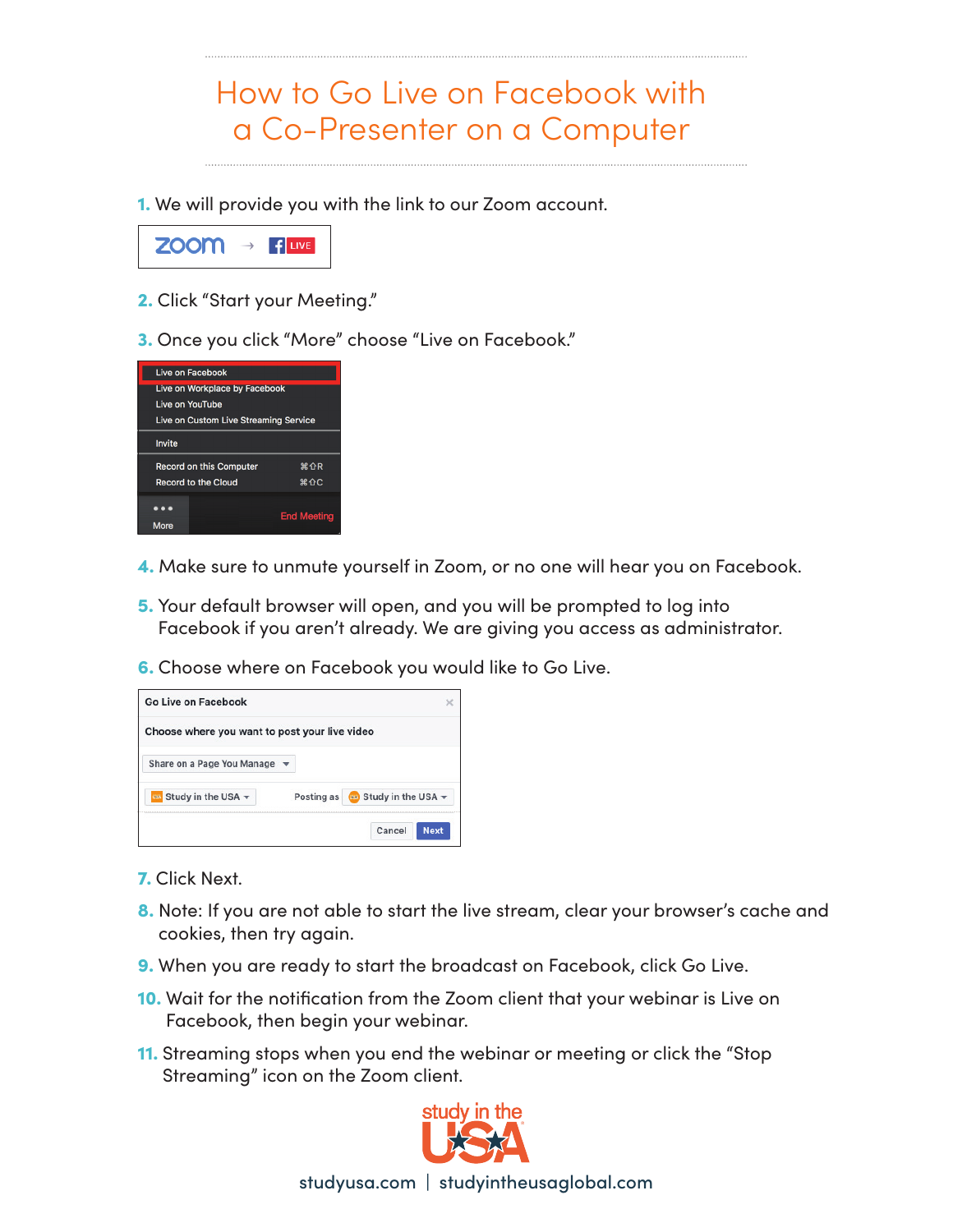

- 1. Personalize your live Q&A by addressing the students name.
- 2. You can flip the comments and ask the students a question. This gives them a very focused topic. It also provides value for people that watch the replay later as all comments are around a common theme.
- **3.** To keep your viewers engaged, encourage them to interact with your live video (which will help your ranking in others' News Feeds). You can also interact with them both by speaking directly to them in your video and, if you want, by having someone else respond to comments from a desktop computer elsewhere.

 Where can you see these comments? While you're broadcasting, you'll see the time elapsed on the top left along with the number of viewers, and comments will show up live on the bottom of your feed. They'll appear in reverse chronological order, like on Twitter, so keep in mind that the earlier ones may be farther down.

- 4. Start broadcasting by leading with a question. Let students respond with their answers throughout the stream.
- 5. Ask the students to **share the broadcast**. This will greatly increase your reach and expand the number of people watching the broadcast.
- 6. Also, comment sections are not just for questions and answers. The client can use the comments box to encourage users to submit pictures, comments, and information that allows them to learn more about what they are doing. In this way they can feature their users and make them feel like a part of your community.
- 7. When the client is almost done with their broadcast, make sure that there is a call to action. What do they want the students to do? Is it to visit their school page or fill out a form? Whatever it may be, be sure to end the Facebook Live post with something actionable for the students to do.

LIVE POLLS: You can create Live Polls. During the Live broadcast, they can show polls with 2 to 4 choices and choose when they want them to appear. Once a poll has been closed, they can start a new one. There is no limit to the number of polls you can run during a single broadcast.

When your poll is no longer live, you can see how many viewers voted and what their responses were in aggregate.